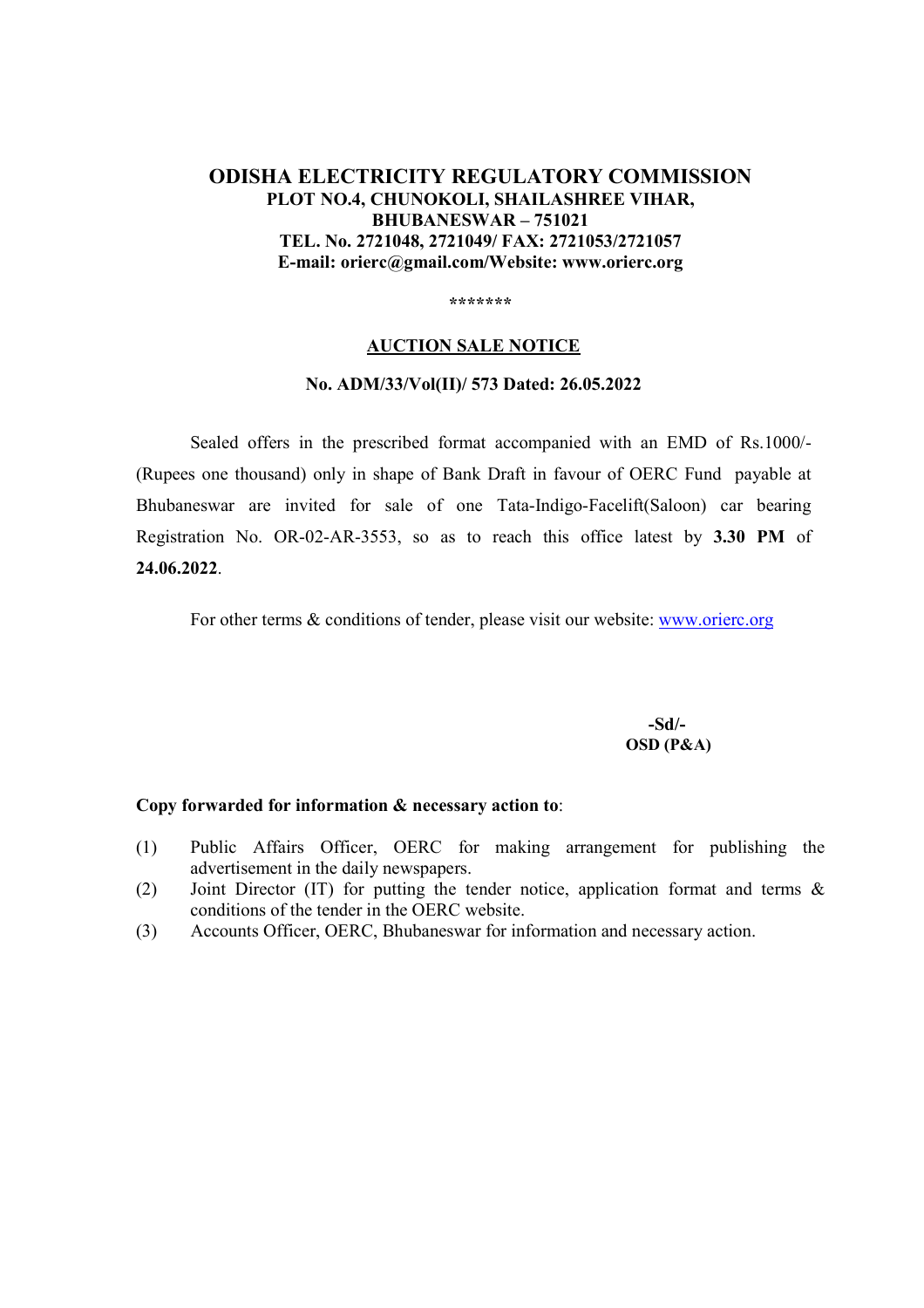## **ODISHA ELECTRICITY REGULATORY COMMISSION PLOT NO.4, CHUNOKOLI, SHAILASHREE VIHAR, BHUBANESWAR – 751021 TEL. No. 2721048, 2721049/ FAX: 2721053/2721057 E-mail: orierc@gmail.com/Website: www.orierc.org**

# **TERM AND CONDITIONS OF TENDER**

- 1. Tenders on plain paper in separate sealed cover are invited from the interested persons/firms by the undersigned for disposal of the OERC Vehicle bearing No.OR-02-AR-3553 (Manufactured in 2007).
- 2. The intending tenderers can inspect the Vehicles in the office of the OERC, Bhubaneswar on any working day during the office hours between 10.00 AM to 5.30 PM before submitting the tenders. Each tender should accompany with earnest money deposit of Rs.1000/- (Rupees One thousand) only in shape of Bank Draft in favour of OERC Fund payable at Bhubaneswar, which will be returned to the tenderers whose tenders are not accepted. The sealed cover of each tender paper should be super scribed with the Registration No. of the Vehicle.
- 3. The tenders should reach OERC office latest by **3.30 PM of 24.06.2022** and will be opened by the undersigned on the same day at 4.00 PM in the Office of OERC at Bhubaneswar, in the presence of the tenderers or their authorized agents, if any. If this day is declared later as Government holiday, then the tenders will be received and opened on the next working day as per the same scheduled time.
- 4. The highest bidder whose tender will be accepted shall deposit 25% of the offered amount of the Vehicle immediately after the sale is confirmed and the rest amount within seven days from the date of acceptance of the tender. If the same bidder fails to deposit the bid amount within the stipulated period, the deposit including the earnest money shall be forfeited.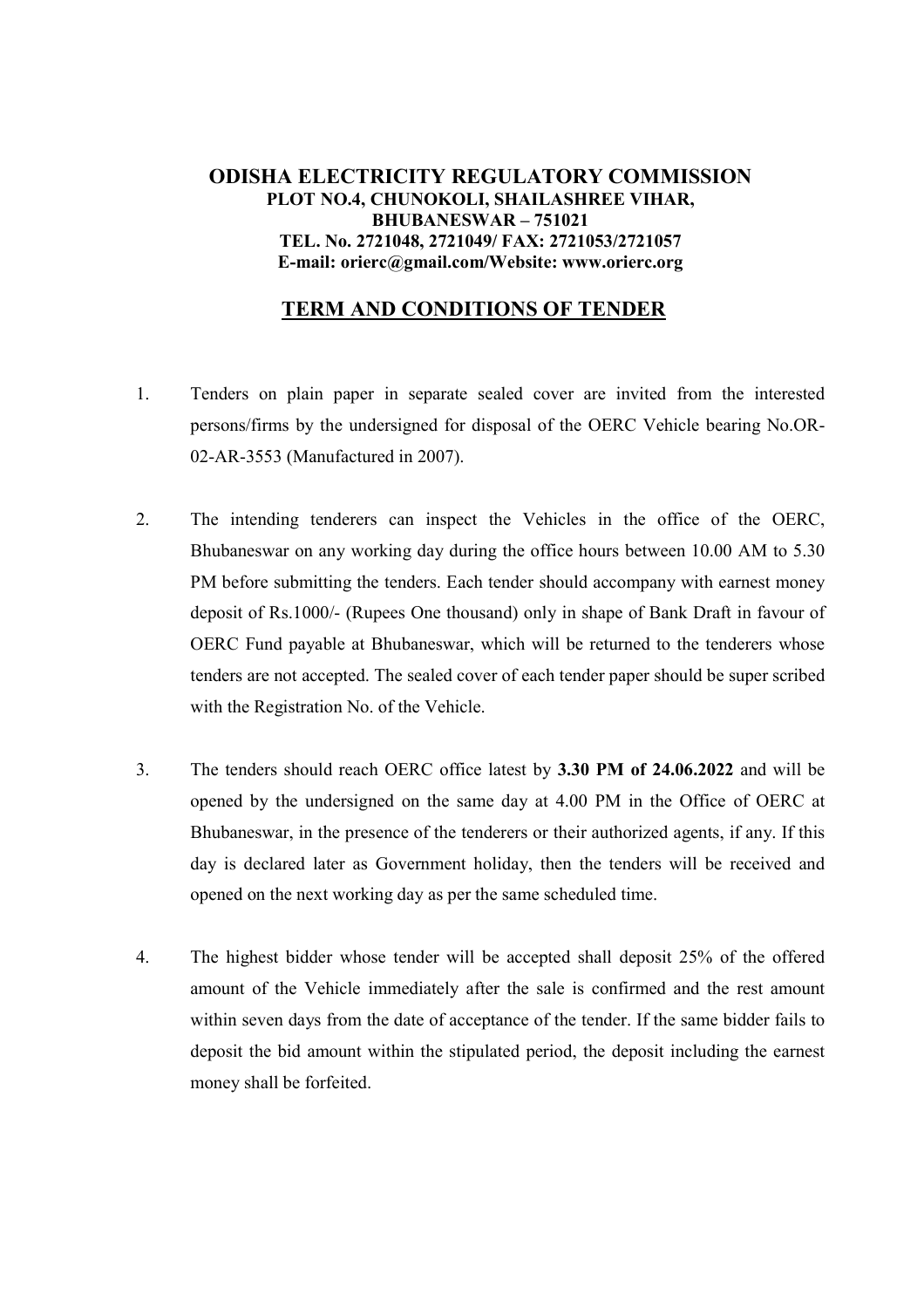- 5. The successful tenderer shall remove the vehicle from present place where it is kept along with relevant records within seven days from the day of deposit of the full amount of the tender money, failing which ground rent  $(a)$  1% of the tendered amount shall be charged for each day or part of the day till removal of the vehicles form the site. If the ground rent so charged exceeds the sale price deposited, then the tenderer shall cease to have any right on the vehicle and the amount deposited by him shall be adjusted towards ground rent.
- 6. The authority reserves the right to reject any or all tenders without assigning any reason thereof.

 **-Sd/- OSD (P&A)** 

### **Copy forwarded for information and necessary action to:**

- 1. Accounts Officer, OERC, Bhubaneswar.
- 2. The MVI- Regional Transport Office, Bhubaneswar, Sikharachandi Road, Patia, Bhubaneswar.
- 3. Jt. Director (IT), OERC to place the Tender Notice alongwith the application format in OERC website.